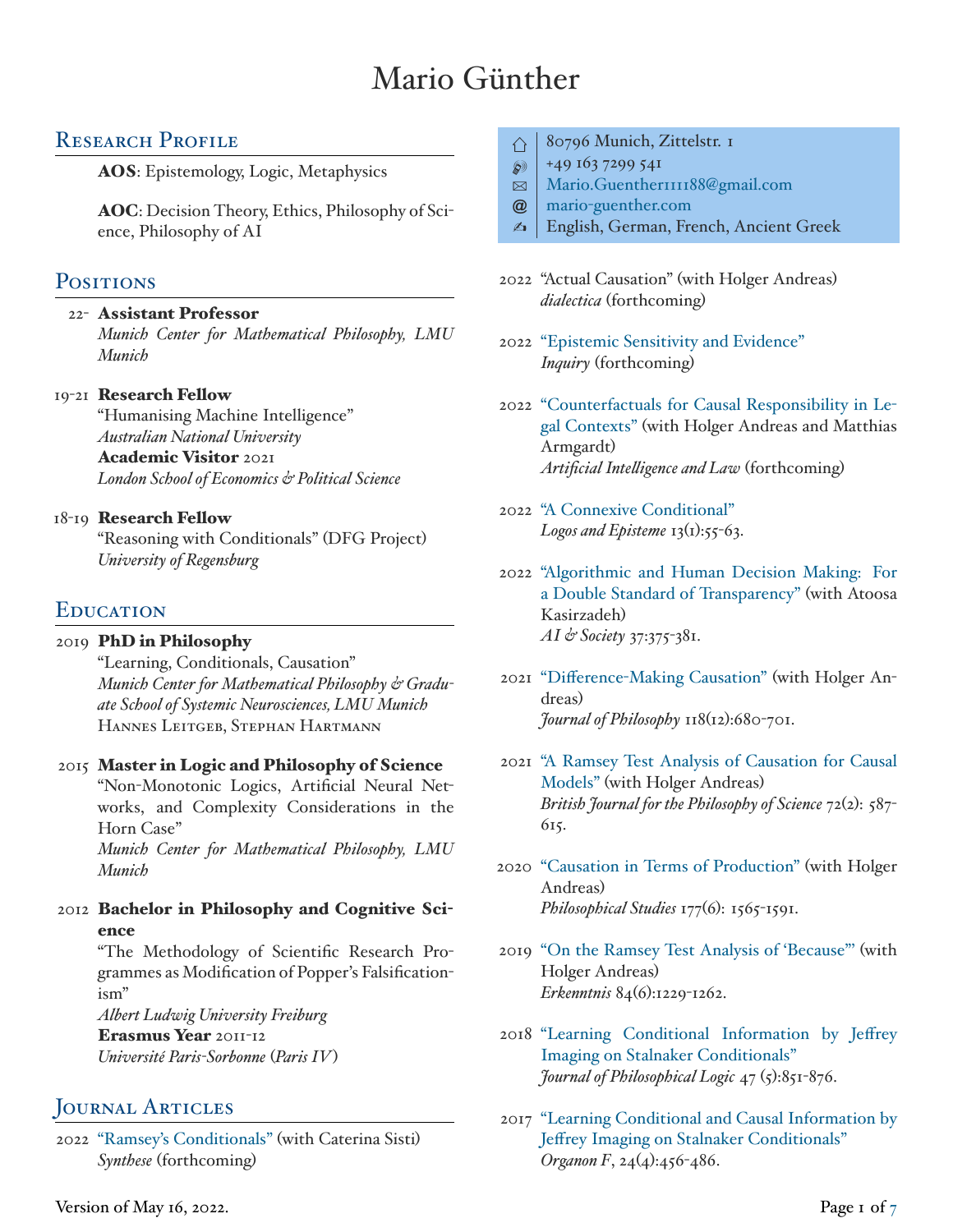## CONFERENCE PROCEEDINGS

- 2019 ["Defining Selection Functions"](http://logika.flu.cas.cz/images/publikace/Yearbook/contents/content_logica_yearbook_2018.pdf) (with Holger Andreas) *The Logica Yearbook 2018*, 1-13.
- 2017 ["Disjunctive Antecedents for Causal Models"](http://semanticsarchive.net/Archive/jZiM2FhZ/AC2017-Proceedings.pdf) *Proceedings of the 21st Amsterdam Colloquium*, 25-34.

# Encyclopedia Entries

2021 ["Regularity and Inferential Theories of Causation"](https://plato.stanford.edu/entries/causation-regularity/) (with Holger Andreas) *The Stanford Encyclopedia of Philosophy*

# OTHER PUBLICATIONS

- 2020 ["Large-scale facial recognition is incompatible](https://theconversation.com/large-scale-facial-recognition-is-incompatible-with-a-free-society-126282) [with a free society"](https://theconversation.com/large-scale-facial-recognition-is-incompatible-with-a-free-society-126282) (with Seth Lazar and Claire Benn) *The Conversation*.
- 2020 ["Was wird die Künstliche Intelligenz für Ver](https://www.praefaktisch.de/ki/was-wird-die-kuenstliche-intelligenz-fuer-versicherungsunternehmen-bedeuten/)[sicherungsunternehmen bedeuten?"](https://www.praefaktisch.de/ki/was-wird-die-kuenstliche-intelligenz-fuer-versicherungsunternehmen-bedeuten/) (German) *prae|faktisch*.
- 2018 ["What's Hot in Mathematical Philosophy?"](https://blogs.kent.ac.uk/thereasoner/files/2018/10/TheReasoner-1211.pdf) *The Reasoner*, 12 (11): 90-91.
- 2014 ["Logical Symbolicism vs. Dynamicist Connection](https://www.incipiens.de/article/view/1192/578)[ism: Is there a Difference in Computational](https://www.incipiens.de/article/view/1192/578) [Power?"](https://www.incipiens.de/article/view/1192/578) *Incipiens*, 2(1):5-28.

# TEACHING POSITIONS

| 2022 "Intro to Decision Theory"<br>Lecturer<br><b>LMU MUNICH</b>                                                                         | (German)  |
|------------------------------------------------------------------------------------------------------------------------------------------|-----------|
| 2022 "Causation"<br>Lecturer<br>LMU MUNICH                                                                                               | (English) |
| 2021 "Philosophy, AI, and Society"<br>Co-Lecturer with PAMELA ROBINSON and SARITA<br><b>ROSENSTOCK</b><br>AUSTRALIAN NATIONAL UNIVERSITY | (English) |
| 2020 "Conditionals"<br>Co-Lecturer with ALAN HÁJEK<br>AUSTRALIAN NATIONAL UNIVERSITY                                                     | (English) |
| 2020 "Fair Machine Learning"<br>Lecturer<br><b>UNIVERSITY OF BAYREUTH</b>                                                                | (English) |

| 2019 "Decisions, Fairness, and Machine Learning"                                                                    |           |  |
|---------------------------------------------------------------------------------------------------------------------|-----------|--|
| Lecturer<br><b>UNIVERSITY OF BAYREUTH</b>                                                                           | (English) |  |
| 2018 "Decisions and Machines"<br>Lecturer<br><b>UNIVERSITY OF BAYREUTH</b>                                          | (English) |  |
| 2017 "Philosophy of AI"<br>Lecturer<br><b>UNIVERSITY OF BAYREUTH</b>                                                | (English) |  |
| 2017 "Bayesian Philosophy of Science"<br><b>Guest Lecturer on Bayesian Networks</b><br>STEPHAN HARTMANN, LMU MUNICH | (English) |  |
| <b>Teaching Assistant</b>                                                                                           |           |  |
| 2020 "Logic & Critical Thinking"<br><b>COLIN KLEIN</b>                                                              | (English) |  |
| 2019 "The Moral and Political Philosophy of AI"<br><b>SETH LAZAR</b>                                                | (English) |  |
| 2018 "Ethics of AI"<br>FIORELLA BATTAGLIA & ATOOSA KASIRZADEH                                                       | (English) |  |
| 2018 "Versions of Realism"<br><b>JULIAN NIDA-RÜMELIN</b>                                                            | (English) |  |
| 2017/18 "Logic I"<br><b>HANNES LEITGEB</b>                                                                          | (German)  |  |
| 2017 "Epistemology and Ethics"<br><b>JULIAN NIDA-RÜMELIN</b>                                                        | (English) |  |
| 2017 "Introduction to Philosophy of Science" (German)<br><b>ALEXANDER REUTLINGER</b>                                |           |  |
| 2016 "Introduction to Philosophy of Science" (German)<br><b>ALEXANDER REUTLINGER</b>                                |           |  |
| 2016 "The Foundation of the Philosophy of Morals with<br>$K$ ant"<br>FIORELLA BATTAGLIA                             | (German)  |  |
| 2015/16 "Human Liberty vs. Freedom of Will" (German)<br>FIORELLA BATTAGLIA                                          |           |  |
| 2015 "Responsibility in the Sciences and Technology"<br>FIORELLA BATTAGLIA<br>(German)                              |           |  |
| 2015 "Philosophy of Mind"<br><b>STEPHAN SELLMAIER</b>                                                               | (English) |  |
| 2014/15 "Life-form and Science"<br>FIORELLA BATTAGLIA                                                               | (German)  |  |
| 2014/15 "Metaethics: Constructivism and Realism"<br>FIORELLA BATTAGLIA                                              | (German)  |  |
|                                                                                                                     |           |  |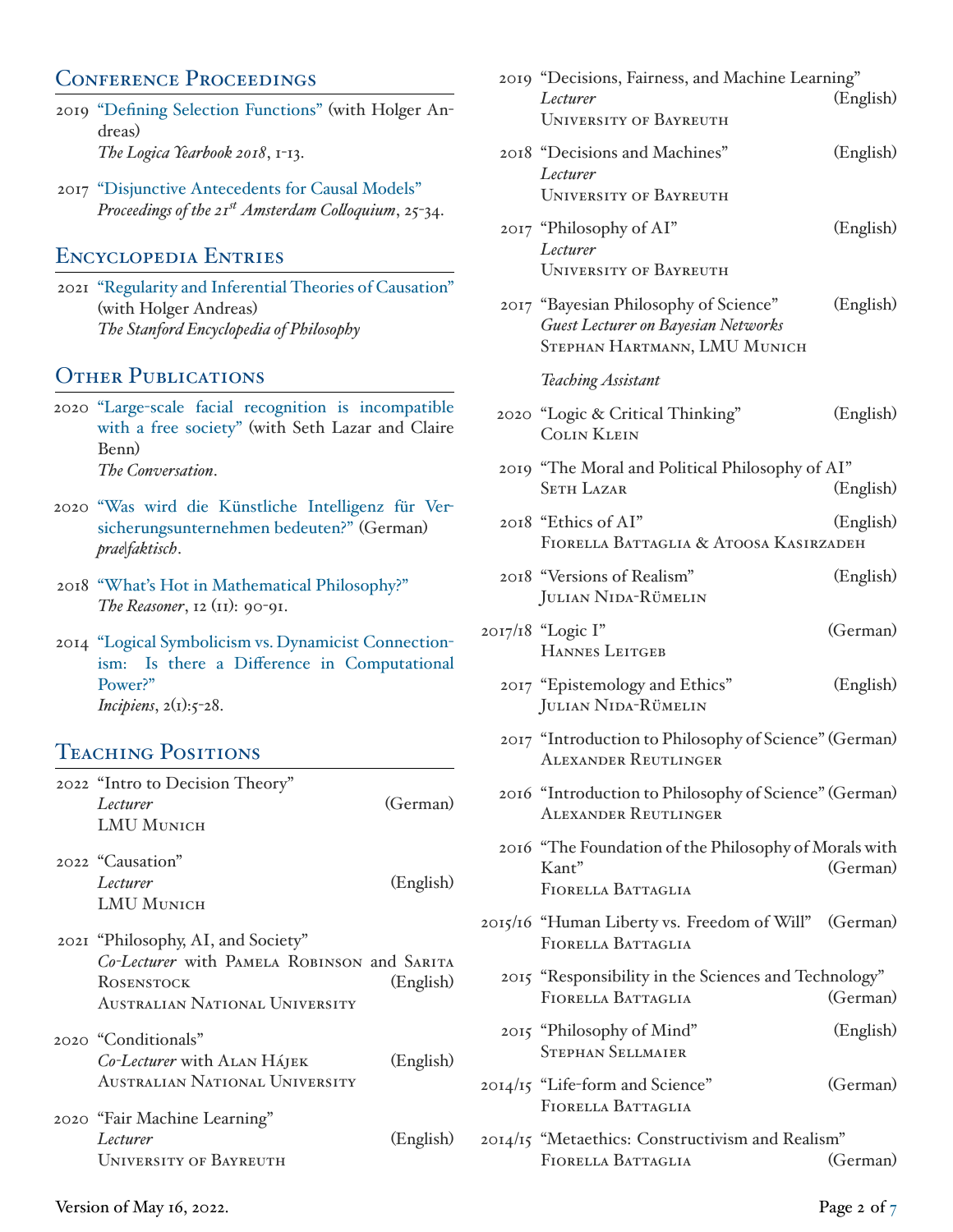| 2014 "Metaethical Foundation of Moral Reasoning"         |          |  |
|----------------------------------------------------------|----------|--|
| FIORELLA BATTAGLIA                                       | (German) |  |
| 2013/14 "Robotisation of Warfare. Risk, Ethics and Poli- |          |  |
| tics"                                                    | (German) |  |
| FIORELLA BATTAGLIA                                       |          |  |
| 2010/11 "Cognitive Science II"                           | (German) |  |
| <b>GERHARD STRUBE</b>                                    |          |  |
| 2010/11 "Logic I"                                        | (German) |  |
| MARKUS JUNKER                                            |          |  |

### ORGANISATION OF EVENTS

- 2022 Workshop "Responsibility & AI" University of Vienna Co-organizer
- 2021 Seminar "Humanising Machine Intelligence" (led by Seth Lazar) Australian National University Convener
- 2020 Reading Group on "Conditionals" (with Frank Jackson, Alan Hájek, and Brian Hedden) Australian National University Organizer
- 2019 Workshop "Decision Theory & the Future of Artificial Intelligence" Australian National University Co-organizer
- 2019 Workshop "Knowledge of Knowledge" University of Regensburg Co-organizer
- 2018 Seminar "The Ethics of Artificial Intelligence" Venice International University, San Servolo, Italy Co-organizer
- 2018 Seminar "Versions of Realism" Venice International University, San Servolo, Italy Co-organizer
- 2017 International Workshop "Democracy as a Form of Life" PARMENIDES FOUNDATION, GERMANY Co-organizer
- 2017 ECAP9 Symposium on "Current Trends in Neurophilosophy" LMU Munich, Germany Organizer at the 9<sup>th</sup> European Congress of Analytic Philosophy

2017 Conference "Causation, Explanation, Conditionals"

> Ev. Akademie, Tutzing (Lake Starnberg) and LMU Munich, Germany

> Main organizer of an international conference supported by the Graduate School of Systemic Neuroscience, the Bernstein Center for Computational Neuroscience, and the Munich Center for Mathematical Philosophy

- 2017 Seminar "Epistemology and Ethics" Venice International University, San Servolo, Italy Co-organizer
- 2015 Conference "Predictive Brain" Venice International University, San Servolo, Italy Co-Organizer

### Honors, Awards, Grants

- 2022 "A Unifying Theory of Conditionals" (declined) *Walter Benjamin Grant* DEUTSCHE FORSCHUNGSGEMEINSCHAFT (DFG)
- 2019-22 Postdoctoral Research Fellow ANU Grand Challenge Humanising Machine **INTELLIGENCE** 
	- 2020 Payment, as well as Travel and Accommodation Grant for lecturing my own course University of Bayreuth
	- 2019 Payment, as well as Travel and Accommodation Grant for lecturing my own course University of Bayreuth
- 2018-20 Postdoctoral Research Fellow DEUTSCHE FORSCHUNGSGEMEINSCHAFT (DFG)
	- 2018 PSA Travel and Accommodation Grant PHILOSOPHY OF SCIENCE ASSOCIATION
	- 2018 Payment, as well as Travel and Accommodation Grant for lecturing my own course University of Bayreuth
	- 2018 Travel and Accommodation Grant for the Jerusalem-Munich Workshop
	- 2017 Travel and Accommodation Grant for the 21st Amsterdam Colloquium University of Amsterdam (ILLC)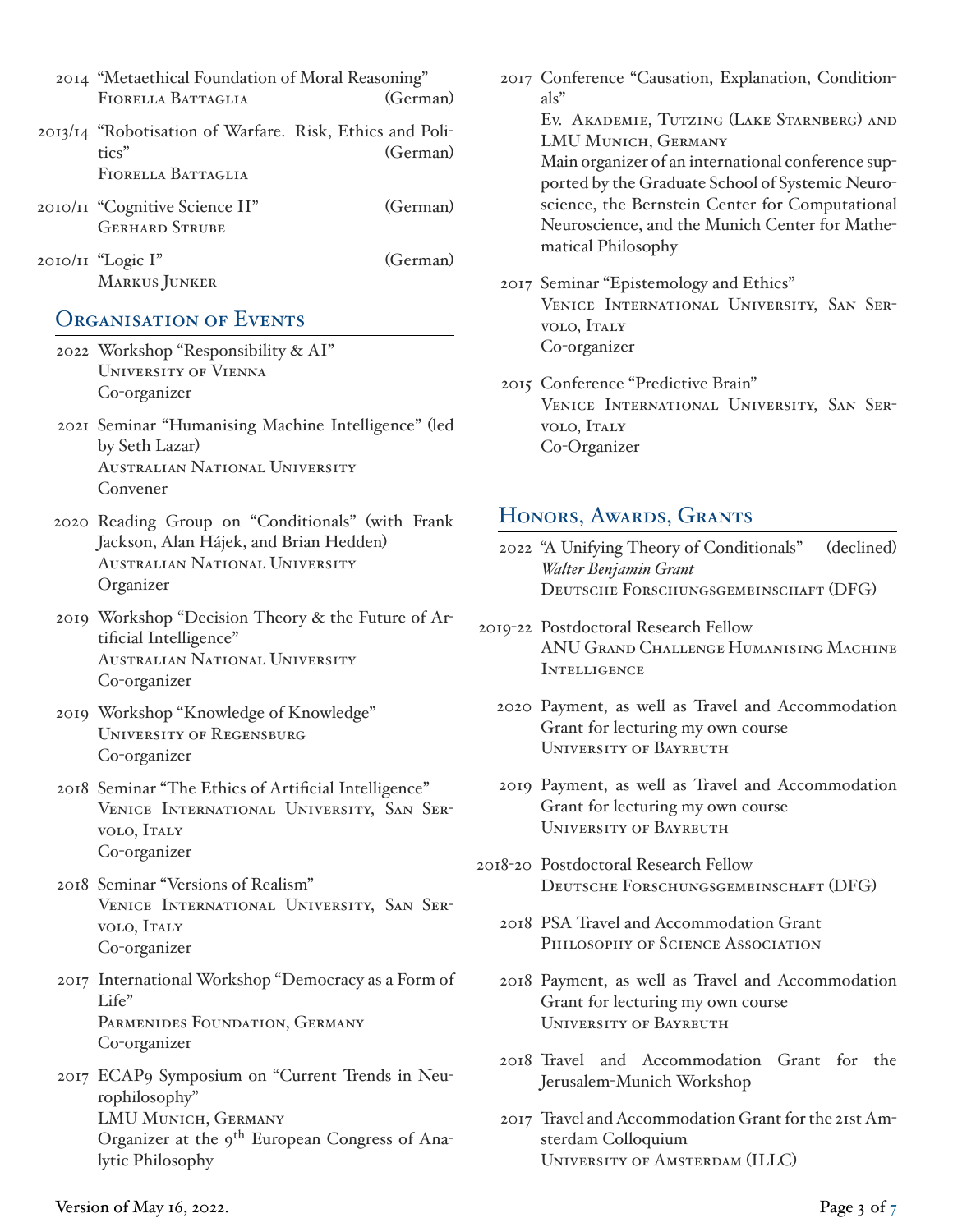- 2017 Payment, as well as Travel and Accommodation Grant for lecturing my own course University of Bayreuth
- 2017 Travel and Accommodation Grant for a research stay at U of T and UBC, Canada Graduate School of Systemic Neuroscience
- 2016 Travel and Accommodation Grant for IRSI 2016 Volkswagen Stiftung
- 2016 Travel and Accommodation Grant for the inaugural conference of the EENPS 2016 Graduate School of Systemic Neuroscience
- 2015 Travel and Accommodation Grant for ESSLLI 2015 Graduate School of Systemic Neuroscience
- 2015-19 Doctoral Fellowship Grant Graduate School of Systemic Neuroscience
- 2014-18 8 Travel and Accommodation Grants for various events Venice International University Graduate School of Systemic Neuroscience, LMU MUNICH
	- 2014 Top 10% of the master students of the Munich Center for Mathematical Philosophy (refund of study fees).
- 2011-12 Grant for independent studies Université Paris-Sorbonne (*Paris IV*)
- 2009/10 Top 5% in the Cognitive Science II exam Albert Ludwig University Freiburg
	- 2008 Top 10% in the Formal Logic I exam Albert Ludwig University Freiburg

### Selected Talks

- 2022 "When Should We Attribute Beliefs to AI Systems?" (invited) *Workshop on Responsibility & AI* University of Vienna
- 2022 "Legal Proof is Rational Belief of Guilt" (invited) *Philosophy of Science Conference* Inter-University Centre Dubrovnik
- 2022 "Indicative Difference-Making" (refereed) *American Philosophical Association Pacific Division* University of Vancouver
- 2022 "When Should We Attribute Beliefs to AI Systems?" (invited) *Department of Philosophy* National Taiwan University
- 2022 "Fair Machine Learning and Causality" (invited) *Institute of Law, Politics, and Development* Sant'Anna School of Advanced Studies, Pisa
- 2022 "Legal Proof is Rational Belief of Guilt" (invited) *Center for Logic, Language, and Cognition* University of Turin
- 2022 "Actual Causation" (invited) *The LSE Choice Group* LONDON SCHOOL OF ECONOMICS & POLITICAL **SCIENCE**
- 2021 "How to Attribute Beliefs to AI Systems?" *Workshop "Philosophy of Science Meets Machine Learning"* (refereed) University of Tübingen
- 2021 "An Analysis of Actual Causation" (refereed) *XXV. Kongress der Deutschen Gesellschaft für Philosophie* University of Erlangen
- 2021 "Difference-Making Causation" (invited) *Philosophy Seminar* University of Sydney
- 2021 "Difference-Making Causation" (refereed) *Difference-Making and Explanatory Relevance: An International Conference* University of Hamburg
- 2021 "Probabilities of Conditionals" (refereed) *Conference of the Australasian Association for Logic* Universities of Queensland and Melbourne
- 2021 "Probabilities of Conditionals and Imaged Probabilities" (invited) *Philosophy Departmental Seminars* Australian National University
- 2021 "Laws of Nature as Patterns in the Vast Mosaic of Data Points" (invited) *Humanising Machine Intelligence Retreat* Australian National University
- 2021 "Probabilities of Conditionals and Imaged Probabilities" (invited) *School of Philosophy and Social Development* SHANDONG UNIVERSITY, CHINA

#### Version of May 16, 2022. Page 4 of  $7$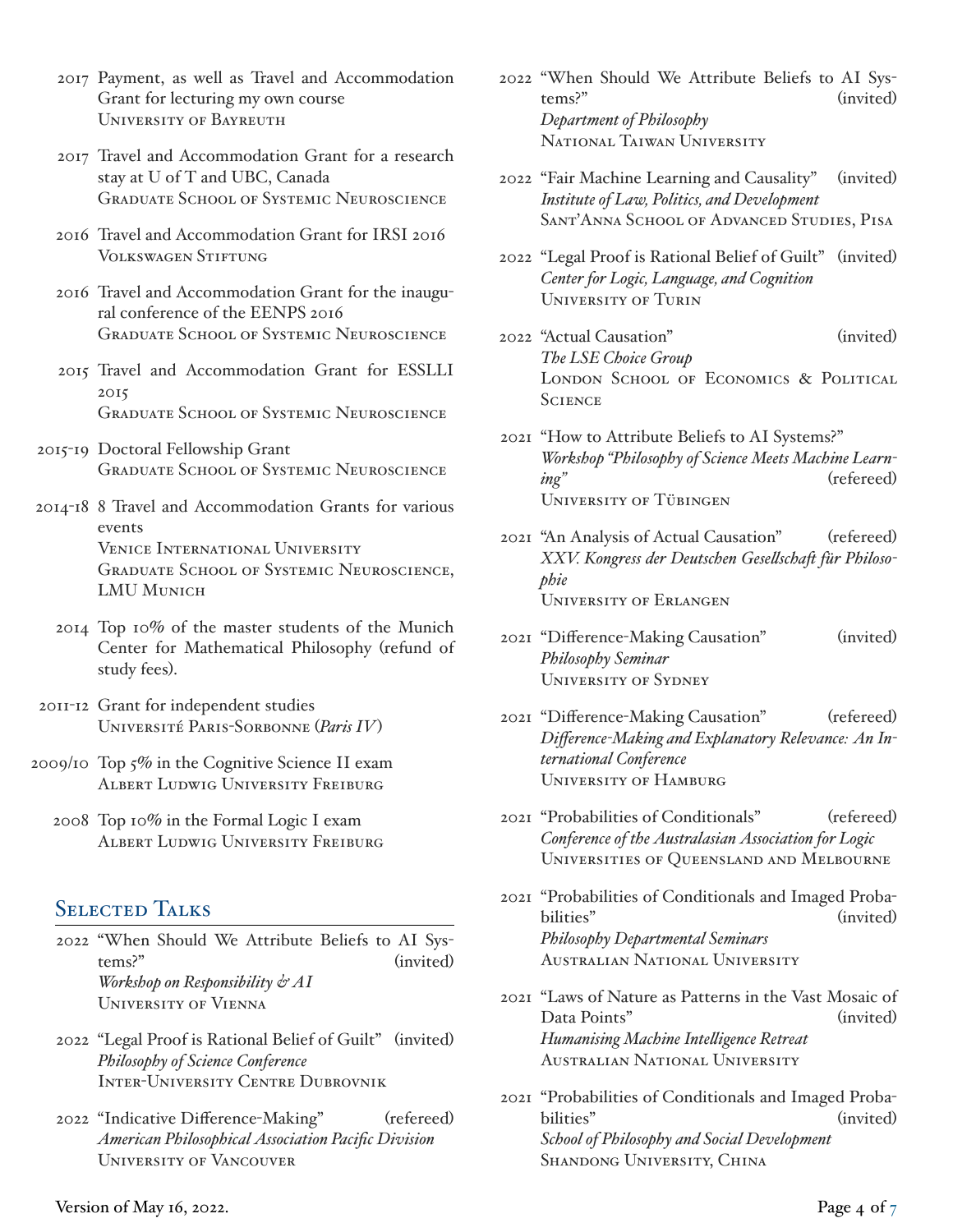- 2021 "Probability of Guilt" (invited) *Humanising Machine Intelligence Seminar* Australian National University
- 2020 "Moral Reasons for Decision-Making Algorithms and their Complexity" (invited) *Humanising Machine Intelligence Retreat* Australian National University
- 2020 "A Theory of Conditionals" (invited) *"If ifs and ands were pots and pans ... ": Qualitative and QuantitativeApproachesto Reasoning and Conditionals* University of Regensburg, Germany
- 2020 "An Analysis of Actual Causation" (with Holger Andreas) (refereed) *Bayesian Epistemology: Perspectives and Challenges* Munich Center for Mathematical Philosophy
- 2020 "Bayesian's Still Don't Learn from Conditionals" (with Borut Trpin) (refereed) *Bayesian Epistemology: Perspectives and Challenges* Munich Center for Mathematical Philosophy
- 2020 "Algorithmic Recommendations for Judicial Sentences" (with Katie Steele) (refereed) *Ethics of Data Science Conference* University of Sydney, Australia
- 2020 "Algorithmic and Human Decision Making: Three Arguments for a Double Standard of Transparency" (with Atoosa Kasirzadeh) (refereed) *Ethics of Data Science Conference* University of Sydney, Australia
- 2020 "A 'Rawlsian' Constraint on Insurance Pricing in the Age of ML" (invited) *AI and Insurance Workshop* Gradient Institute, Sydney
- 2019 "An Analysis of Actual Causation" (refereed) *New Zealand Association of Philosophers - Annual Conference* University of Auckland, New Zealand
- 2019 "On Causal Bayes Nets" (invited) *Retreat of Computational Media Lab* Australian National University, Kioloa, Australia
- 2019 "An Analysis of Actual Causation" (invited) *Philosophy Departmental Seminars* Australian National University, Canberra, **AUSTRALIA**

2019 "Learning Subjunctive Conditional Information" (refereed) *16th CLMPST*

Czech Technical University, Prague, Czech Republic

- 2019 "A Strengthened Ramsey Test for Causal Explanations" (refereed) *ExLog2019 - Explaining with Logic* UCLouvain, Louvain-la-Neuve, Belgium
- 2019 "A Strengthened Ramsey Test Semantics for Missing-Link Conditionals" (invited) *Conditional Logics and Conditional Reasoning: New Joint Perspectives* SCHLOSS DAGSTUHL, LEIBNIZ CENTER FOR INFORmatics, Germany
- 2018 "A Non-Bayesian Resolution to the Judy Benjamin Problem " (invited) University of Regensburg, Germany
- 2018 "Interventionist Mental Causation and the Methods of Cognitive Neuroscience" (refereed) *26th Biennial Meeting of the Philosophy of Science Association* SEATTLE, USA
- 2018 "Interventionist Mental Causation and the Methods of Cognitive Neuroscience" (refereed) *The 2nd Conference of the East European Network for Philosophy of Science* University of Bratislava, Slovakia
- 2018 "Explanatory Conditionals" (refereed) *11th MuST Conference in Philosophy of Science: Models of Explanation* UNIVERSITY OF TURIN, ITALY
- 2018 "Interventionist Mental Causation and the Methods of Cognitive Neuroscience: The Explanatory Merit of Functional Reduction" (invited) *Jerusalem-Munich Workshop* Edelstein Center for Philosophy of Science, Israel
- 2018 "Interventionist Mental Causation and the Methods of Cognitive Neuroscience"

(invited)

University of British Columbia, Canada

2017 "Disjunctive Antecedents for Causal Models" (invited) *Amsterdam Colloquium Workshop on Causality and Semantics*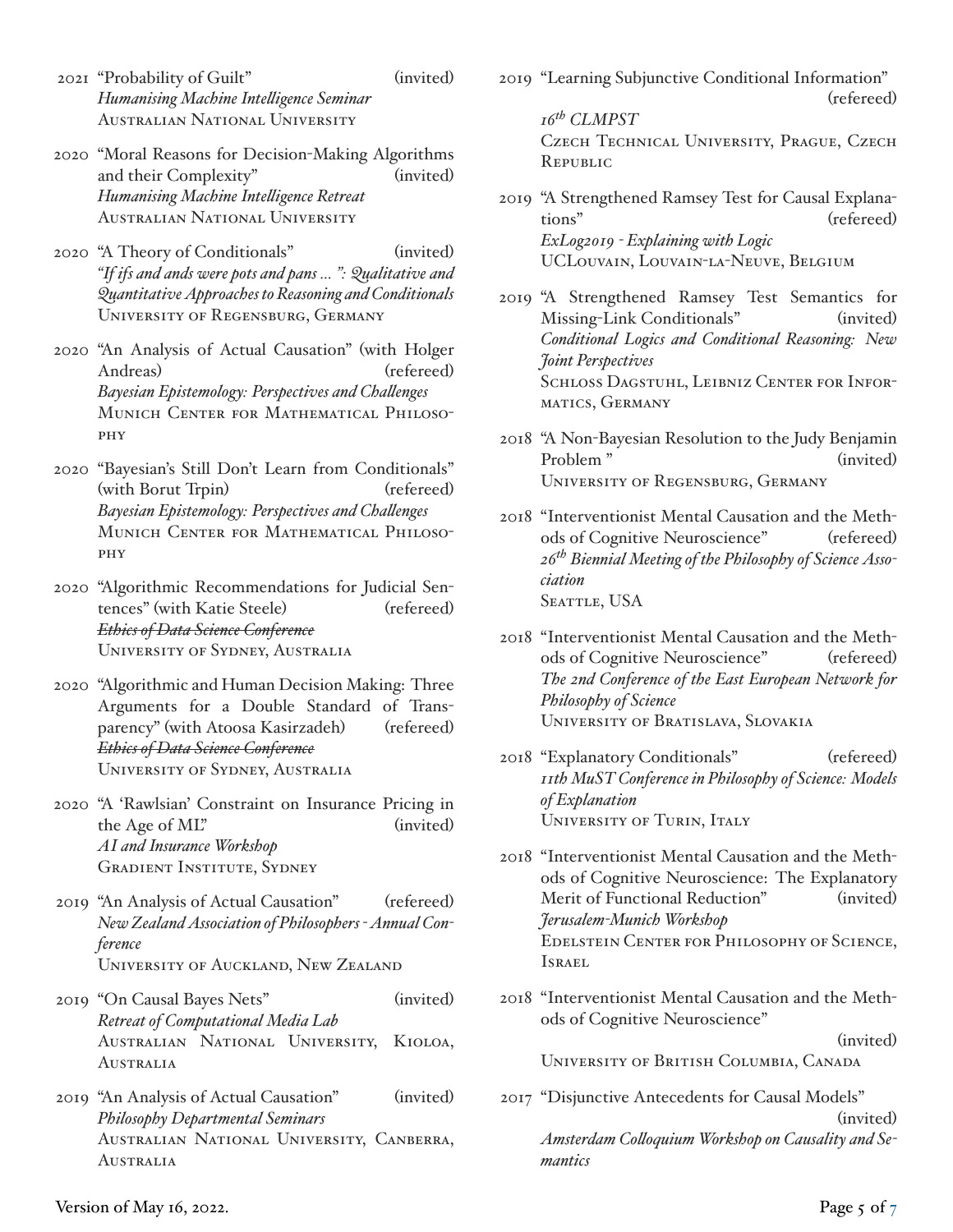Institute of Logic, Language, and Computation, Netherlands

- 2017 "Disjunctive Antecedents for Causal Models" (invited) *Munich Center for Mathematical Philosophy* LMU Munich, Germany
- 2017 "Interventionist Mental Causation based on Neuroscientific Methods" (invited) *ECAP9 Symposium on "Current Trends in Neurophilosophy"* LMU Munich, Germany
- 2017 "Learning Conditional & Causal Information by Jeffrey Imaging on Stalnaker Conditionals" (invited) University of British Columbia, Canada
- 2017 "Learning Conditional & Causal Information by Jeffrey Imaging on Stalnaker Conditionals" (invited) University of Bayreuth, Germany
- 2017 "Causation as Production" (invited) LMU MUNICH, GERMANY
- 2017 "Learning Conditional Information by Jeffrey Imaging on Stalnaker Conditionals" (invited) *CAS Workshop "Learning Conditionals"* LMU Munich, Germany
- 2016 "The Predictive Role and Content of Memory in Friston's Free Energy Framework" (refereed) *Workshop on Memory Consolidation* Venice International University, Italy
- 2016 "Learning Conditional Information by Jeffrey Imaging on Stalnaker Conditionals" (refereed) *International Rationality Summer Institute* Justus Liebig University, Germany
- 2016 "Learning Conditional Information by Jeffrey Imaging on Stalnaker Conditionals" (refereed) *The Inaugural Conference of the East European Network for Philosophy of Science* New Bulgarian University, Bulgaria
- 2016 "A Ramsey Test Analysis of 'Because'" (refereed) *2nd Munich Graduate Workshop in Mathematical Philosophy: Formal Epistemology* Munich Center for Mathematical Philosophy, LMU Munich, Germany
- 2015 "Formal Intro to the Free Energy Principle and Bayesian Inference" (invited)

*Opening lecture for the Predicitive Brain Conference at Venice International University* SAN SERVOLO, ITALY

- 2015 "Intro to Non-Monotonic Logics, Artificial Neural Networks, and Complexity Considerations in the Horn Case" (invited) TU Munich, Germany
- 2013 "A Reconstruction of Descartes's Dream Argument" (refereed) *Presentation for the DGL (Decisions, Games, Logic)* ROYAL INSTITUTE OF TECHNOLOGY (KTH), Stockholm, Sweden

#### **SERVICE**

- 2022 "ACM Conference on Fairness, Accountability, and Transparency" Seoul, South Korea Programm committee member
- 2020 "Data, AI and Society Seminar Series" Australian National University Permanent Panelist for the public online seminar series
- 2020 "Ethics of data science conference 2020" University of Sydney Program committee member
- 2019 "Conditional Logics and Conditional Reasoning: New Joint Perspectives" SCHLOSS DAGSTUHL, LEIBNIZ CENTER FOR INFOR-**MATICS** Collector for the [Dagstuhl report](http://drops.dagstuhl.de/opus/volltexte/2019/10569/pdf/dagrep_v009_i001_p047_19032.pdf)
- 2017 "Causation, Explanation, Conditionals" Graduate School of Systemic Neuroscience, Bernstein Center for Computational Neuroscience, Munich Center for Mathematical Philosophy, LMU Munich Program chair
- 2016 "2nd Munich Graduate Workshop in Mathematical Philosophy: Formal Epistemology" Munich Center for Mathematical Philosophy, LMU Munich Program committee member for the Munich Center for Mathematical Philosophy